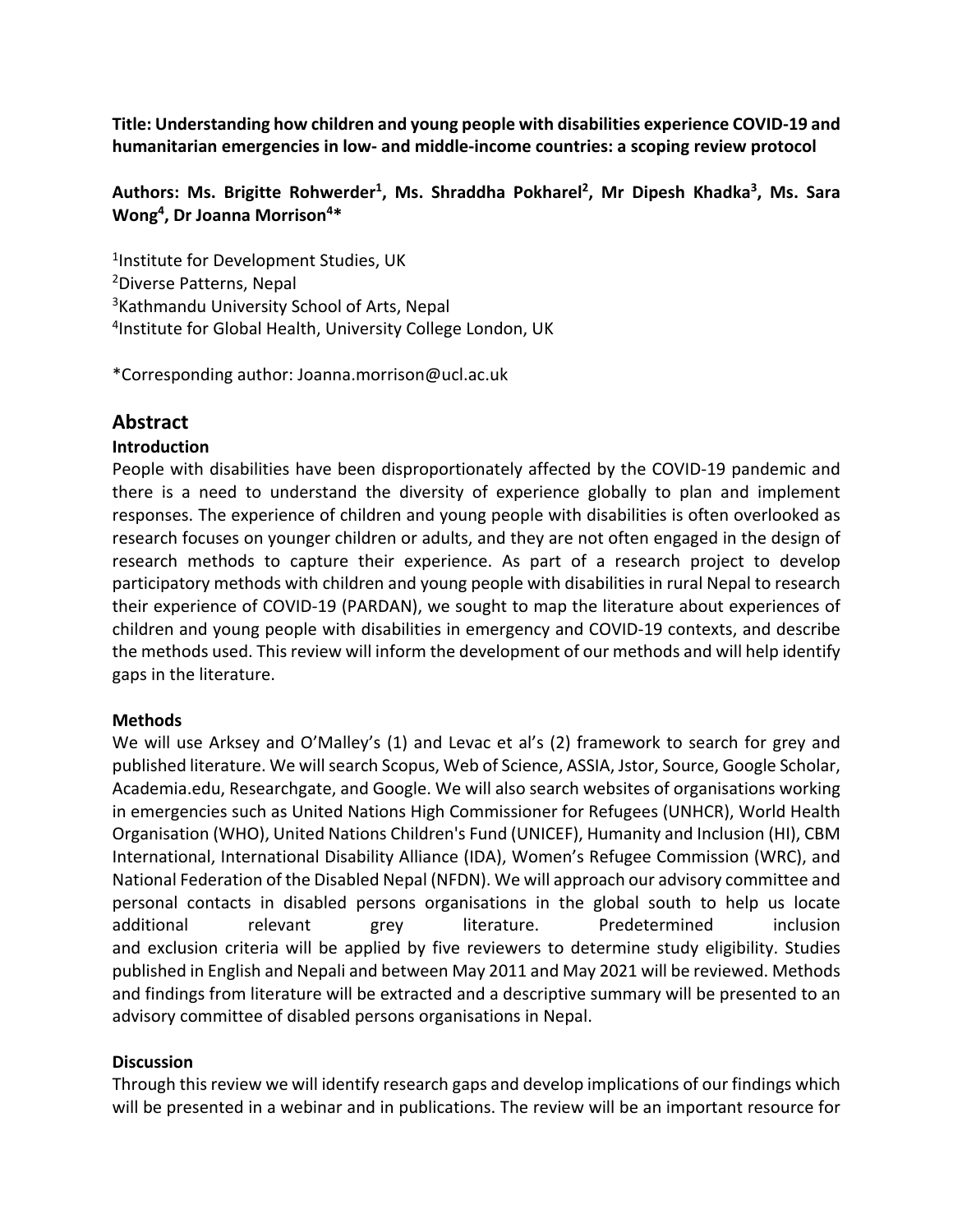those seeking to conduct research about children and young people with disabilities and will inform a global inclusive response to the pandemic which includes the perspectives of children and young people.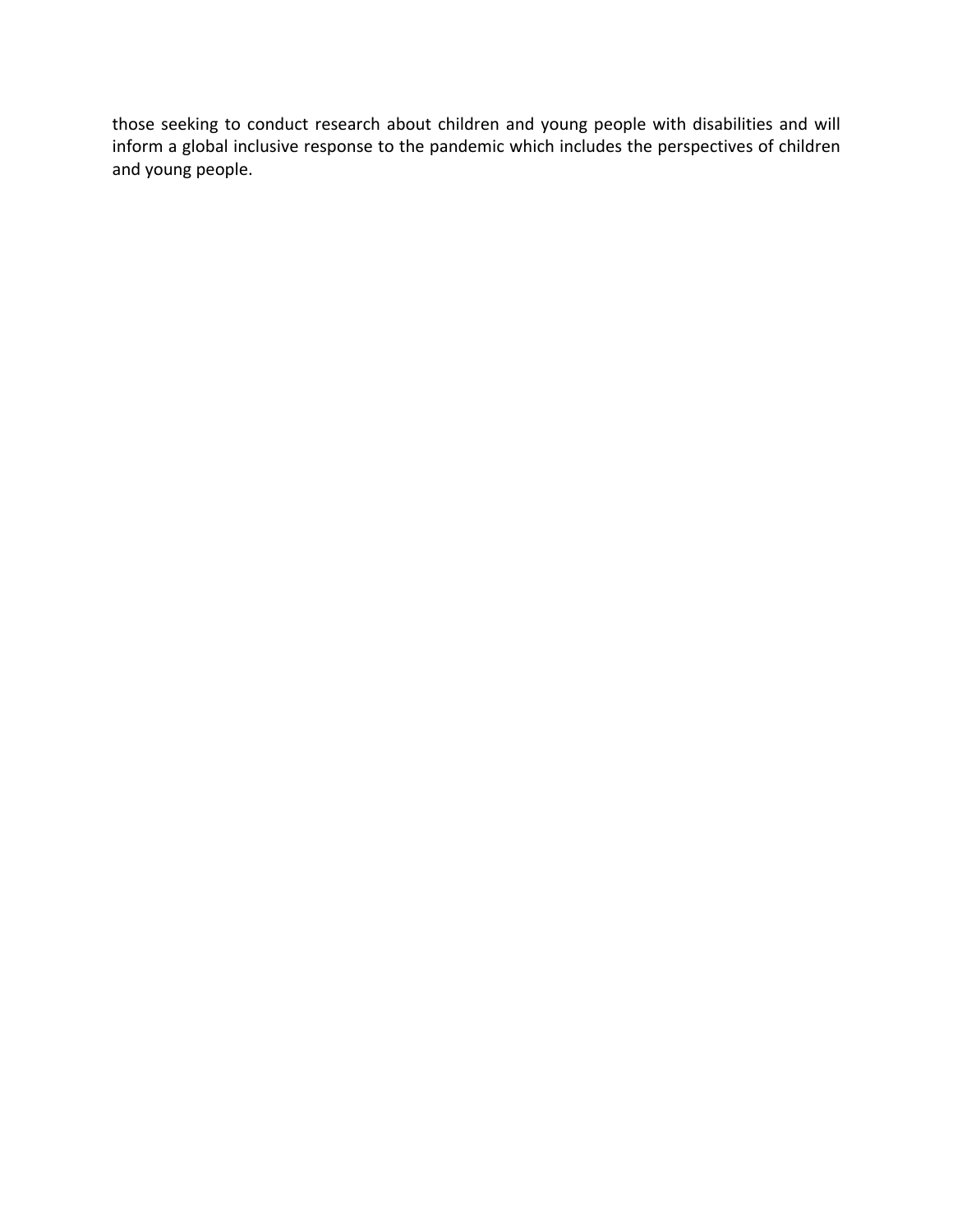# **Introduction**

People with disabilities have been disproportionately affected by the COVID pandemic through increased risk of mortality and morbidity; increased discrimination and decreased access to care and services; and through the psychological and socio-economic consequences of the pandemic and efforts to bring it under control (3,4) This continues the trend of people with disabilities being disproportionally affected by the impacts of humanitarian emergencies through loss of mobility and increased dependency, psychological distress, and high rates of abuse, as well as often falling through the cracks in humanitarian response and struggling to have adequate access to basic assistance(5,6). Intersecting vulnerabilities of disability, low socio-economic status, marginalisation and age indicate that children and young people with disabilities have been uniquely affected and the pandemic has exacerbated existing inequalities (7,8).

To understand the unique effects of the pandemic, engaging children and young people with disabilities in the design of tools and methods can help ensure that data collection is nondiscriminatory, age-appropriate, inclusive, and recognizes the rights and competencies of children and young people with disabilities (9,10). children and young people with disabilities participation in research enables the development of inclusive responses and recovery plans(11– 13) but researchers and agencies can be reluctant to involve children and young people with disabilities in research. Researchers are often concerned about difficulties in access, communication, protection and ethical concerns, and they may underestimate children and young people with disabilities capacity to participate (14). There is a lack of training and guidance on best practices(15) which can result in caregivers often representing the experience of children and young people with disabilities (for example (16,17). Data collection with children and young people with disabilities in emergency situations in LMICs has unique challenges, and mobile data collection techniques may not be suitable or available which can exacerbate difficulties in reaching this group (18,19).

This scoping review is part of a research project in rural Nepal to understand children and young people with disabilities experience of COVID-19 (PARDAN), and to develop and disseminate methods to increase their inclusion in research and participation in pandemic recovery and response planning (20).Our objective is to inform the design of data collection methods to conduct inclusive participatory qualitative research with children and youth with disabilities and to inform our recommendations for understanding the experience of children and young people with disabilities in this and other crises.

### **Methods**

We will follow the stages in the Arksey and O'Malley framework (1) and are informed by recommendations on this framework by Levac et al (2). We used the PRISMA checklist to develop this protocol.

### *Stage I: Identifying the research questions*

Our preliminary review of the literature revealed very little peer-reviewed evidence about the effect of COVID-19 on adolescents with disabilities. Grey literature did not always refer to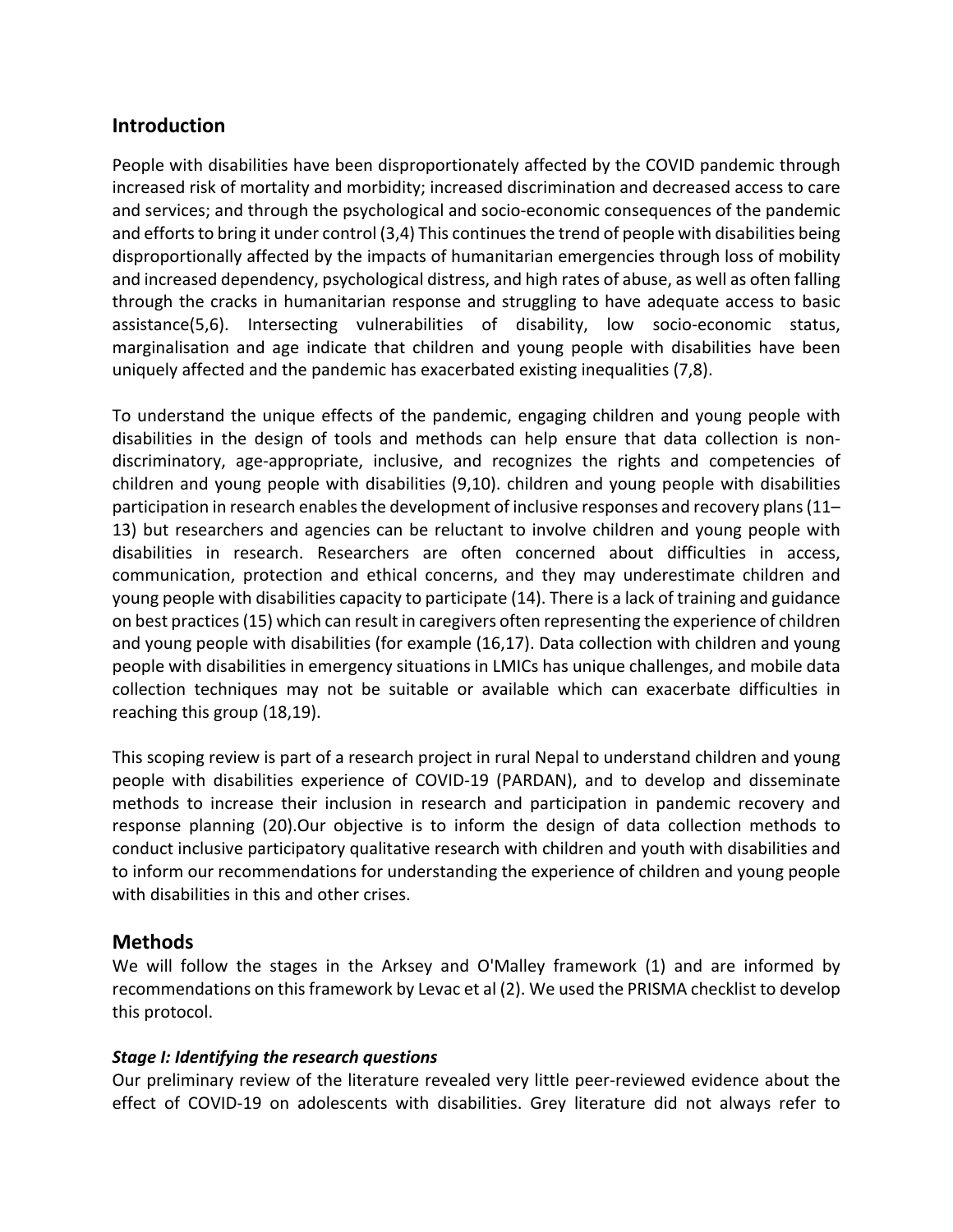empirical data and when data were collected, the methods were often unclear. Given this lack of literature we broadened our search to collate evidence and methods from humanitarian emergency contexts. Our research questions are: 1) How have children and young people with disabilities experienced large-scale humanitarian emergencies (including disease outbreaks (e.g. COVID-19), natural disasters (e.g. earthquakes), and conflict) in low and middle income countries and 2) what research methods and tools have been used to research these experiences?

## *Stage II: Identifying relevant studies*

A systematic search of published and unpublished literature describing the experiences of children and young persons with disabilities during the COVID-19 pandemic and humanitarian emergencies will be conducted. We will search Scopus, Web of Science, ASSIA, Jstor, Source, Google Scholar, Academia.edu, Researchgate, Google (from the UK) and Google (from Nepal). We will also search websites of organisations working in emergencies such as United Nations High Commissioner for Refugees (UNHCR), World Health Organisation (WHO), United Nations Children's Fund (UNICEF), Humanity and Inclusion (HI), CBM International, International Disability Alliance (IDA), Women's Refugee Commission (WRC), and National Federation of the Disabled Nepal (NFDN). We will approach our advisory committee and personal contacts in disabled persons organisations in the global south to help us locate additional relevant grey literature. Our advisory committee consists of representatives from the National Federation of Disabled Nepal (an umbrella organization of people with disabilities, Nepal Disabled Women Association, Parents Federation of Persons with Intellectual Disabilities, Prayatna NEPAL (working for Blind and Visually Impaired Women), Resource Center for Rehabilitation and Development Nepal (working for the promotion and protection of rights of children/persons with disabilities and as a resource center on disability), and National Deaf Federation Nepal.

Publication status, publication date and language will be subjected to limits, with searches restricted to papers published in English or Nepali between May 1<sup>st</sup> 2011 May 30<sup>th</sup> 2021. Google searches will be conducted from within Nepal and within the UK as location settings affect search results. For google searches, we will limit our search to the first 10 pages. While searching in researchgate and academia.edu and organisational websites lacking a good search function, we will limit our search using the search website function in google - site:[website] "[search term]" and limit out search to the first 10 pages. We will use a list of search terms related to youth, disability, humanitarian emergencies, low-and middle-income countries and COVID-19. Our search terms are presented in appendix 1. Four reviewers will search allocated databases (BR, DK, SW, and SP). Search results in Nepali will be reviewed by DK and SP.

### *Stage III: Study selection and eligibility criteria*

We will apply inclusion and exclusion criteria. Given the sparsity of research, we will include literature where the age range of participants is unclear or crossed the age range specified (10- 19) if the research focuses on children and young people with disabilities.

Inclusion criteria

• Literature which reports data from children and young people with disabilities between the ages of 10-19 years old inclusive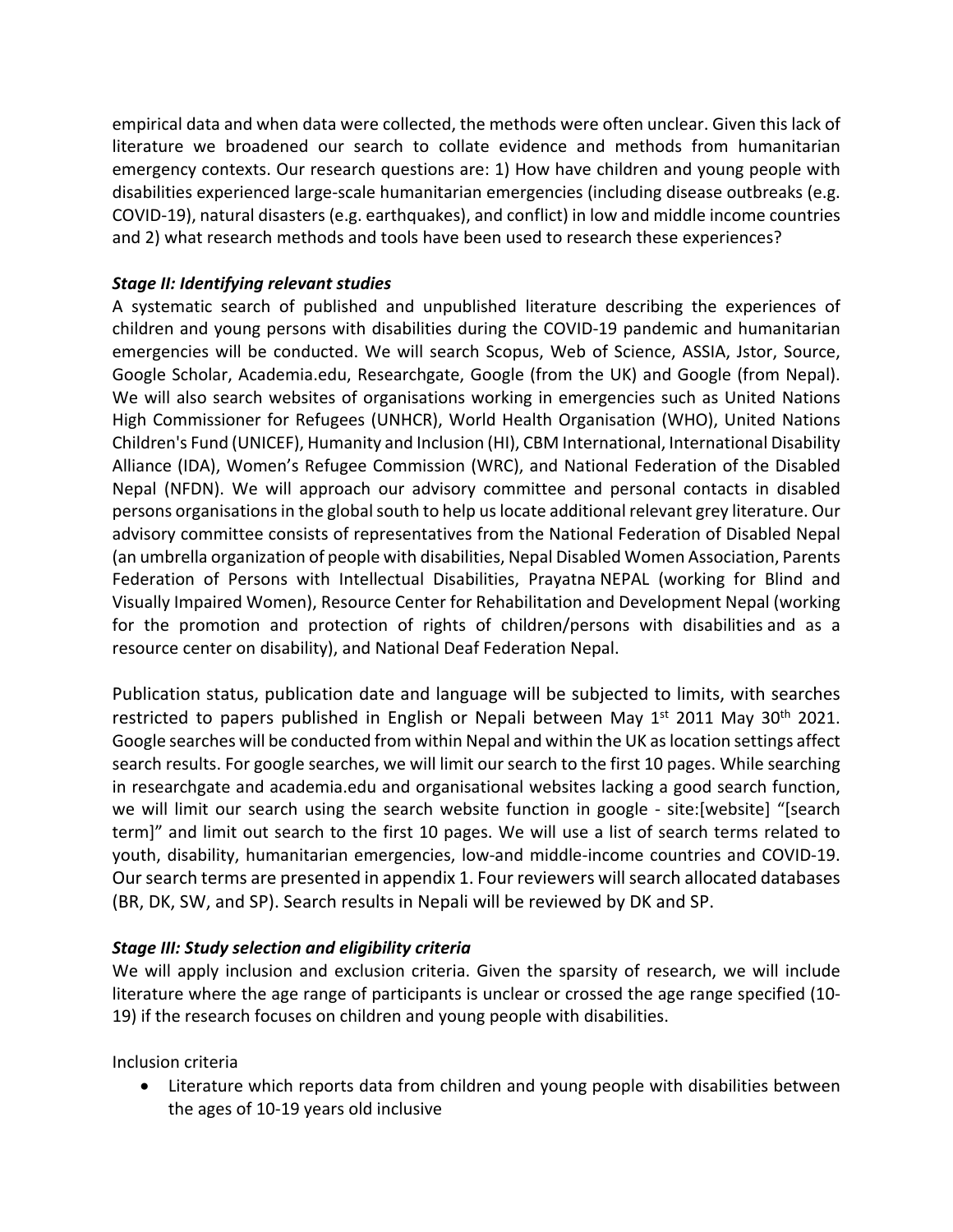- Literature from low- and middle-income countries as classified by the World Bank https://data.worldbank.org/country
- Any study design but must report on empirical data
- Published between May 2011-May 2021
- Literature published in English and Nepali language

Exclusion criteria

- Literature published outside our language and date inclusion criteria.
- Literature not reporting on empirical data ie not based on observed and/or measured phenomena.
- Literature that reported on those who were disabled by or after the humanitarian disaster, event, or by COVID-19.

Literature will be manually uploaded in an excel file with columns identifying author, title, year of publication, and a hyperlink where possible. Where reviewers are doubtful of inclusion/exclusion, the literature will be uploaded and flagged for further review. Once searches are complete, BR will develop a final spreadsheet of the literature and manually remove duplicates.

#### *Stage IV: Charting the data*

Initially, five reviewers (BR, DK, SW, SP and JM) will the extract data on the same five publications about publication year, literature type (grey or peer-reviewed), study population (age group and number of participants), methodology (qualitative, quantitative, or mixed methods), methods and sampling, study location (rural, urban or unclear), findings and recommendations into an excel spreadsheet. The publications will be chosen to represent a mix of literature types and focus areas ie some will be COVID-19 focused and others will be humanitarian focused. We will not assess 'quality' because we anticipate that it will be challenging to apply criteria to grey literature which may not report methods consistently.

We will conduct data extraction independently, and then discuss our charting to check for consistency and break down the 'findings' category further into thematic areas. Thereafter each reviewer will be allocated literature and they will independently extract data into the spreadsheet. Any uncertainties will be discussed in weekly team meetings. References will be uploaded in Zotero – an open access reference manager software.

### *Stage V: Collating, summarising and reporting results*

Following data extraction, we will present results numerically and narratively. Numerical results will include on how many were grey versus peer-reviewed literature, how many reported research with children and young people with disabilities versus caregivers, how many were specific to COVID-19, and the methods used – participatory, phone, or in-person. Narrative results will include a description of findings and evidence gaps, and a description of the way that methods and tools were used.

#### *Stage VI: Consultation*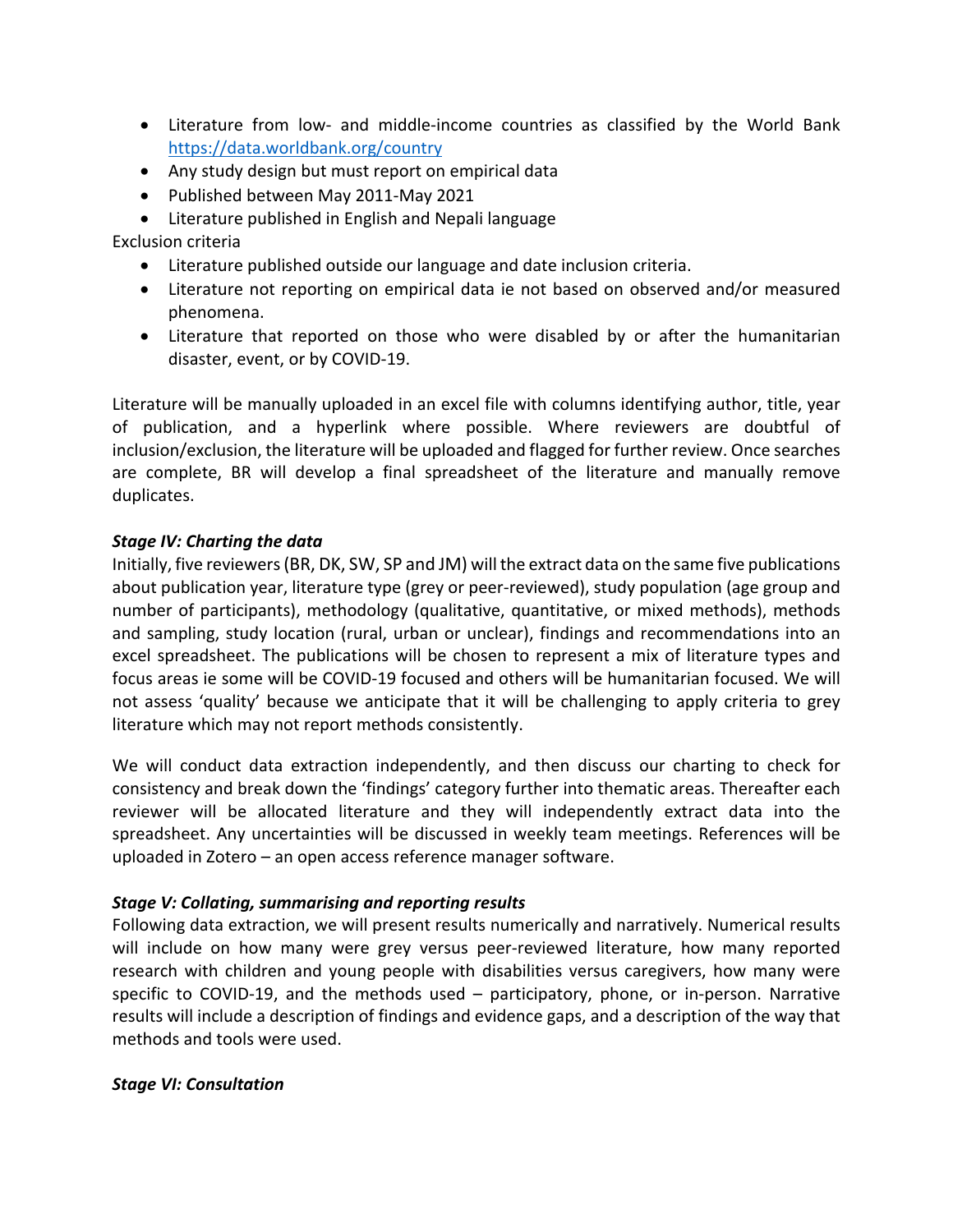We will share preliminary findings from this review with our advisory group of disabled persons organisations (DPO) representatives through on an online discussion to 1) understand how international findings resonate with the Nepal context 2) gain their input on the implications of the findings, and 3) obtain their input on recommendations for addressing gaps in the literature. We will also discuss to what extent we can act on our implications within planned project outputs. We will report on who participates in this discussion, and how they were selected. We will record the discussion (with consent) and integrate these discussions in the publication of the review.

## **Dissemination**

We will disseminate our review through open access peer-reviewed publication and at a webinar where we will present the results of PARDAN. This webinar will be inclusive and will have translation between English and Nepali languages. We will produce a short report (in English and Nepali) which will be disseminated to participants of the study and through policy and DPO networks in Nepal. Our research will also be disseminated through websites and social media, and through the 'Disability under seige' research network co-ordinated by the University of Birmingham. This scoping review will inform the development of recommendations as part of the PARDAN and will be an important resource for those seeking to understand the experience of child and young people with disabilities in LMICs.

### **Acknowledgements**

We acknowledge the support of other team members for their technical inputs and management support: Dr Mary Wickenden, Mr Sagar Prasai, Mr Nir Shrestha and Dr Niraj Poudyal. The study was funded by the Arts and Humanities Research Council (AH/V013459/1).

#### **References**

- 1. Arksey H, O'Malley L. Scoping studies: towards a methodological framework. Int J Soc Res Methodol. 2005 Feb;8(1):19–32.
- 2. Levac D, Colquhoun H, O'Brien KK. Scoping studies: advancing the methodology. Implement Sci. 2010 Dec;5(1):69.
- 3. Kubenz V, Kiwan D. The impact of the COVID-19 pandemic on disabled people in Low- and Middle-Income Countries: A literature review. University of Birmingham; 2021.
- 4. United Nations. Policy Brief: A Disability-Inclusive Response to COVID-19 [Internet]. United Nations; 2020 [cited 2021 Sep 15]. Available from: https://unsdg.un.org/sites/default/files/2020-05/Policy-Brief-A-Disability-Inclusive-Response-to-COVID-19.pdf
- 5. Handicap International. Disability in humanitarian contexts [Internet]. Handicap International; 2015 [cited 2021 Sep 15]. Available from: https://www.un.org/disabilities/documents/WHS/Disability-in-humanitarian-contexts-HI.pdf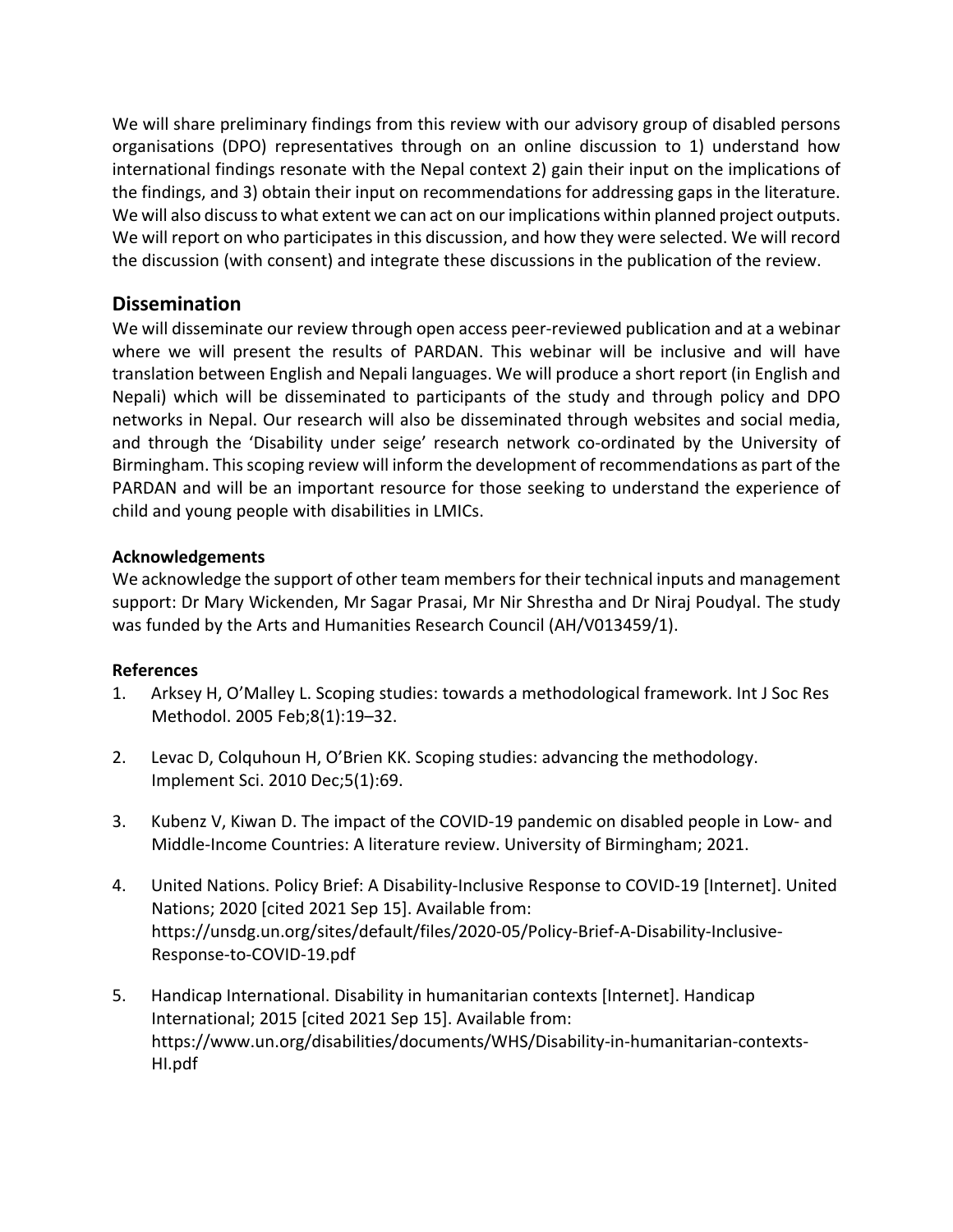- 6. Peek L, Stough LM. Children With Disabilities in the Context of Disaster: A Social Vulnerability Perspective. Child Dev. 2010;81(4):1260–70.
- 7. Emirie G, Iyasu A, Gezahegne K, Jones N, Presler-Marshall E, Workneh F, et al. Experiences of vulnerable urban youth under covid-19: the case of youth with disabilities. Gender and Adolescence: Global Evidence (GAGE); 2020.
- 8. Swanwick R, Oppong AM, Offei YN, Fobi D, Appau O, Fobi J, et al. The impact of the COVID-19 pandemic on deaf adults, children and their families in Ghana. J Br Acad. 2020;8:141– 65.
- 9. Jenkin E, Wilson E, Campain R, Clarke M. The Principles and Ethics of Including Children with Disability in Child Research. Child Soc. 2020;34(1):1–16.
- 10. Wickenden M, Kembhavi-Tam G. Ask us too! Doing participatory research with disabled children in the global south. Childhood. 2014 Aug 1;21(3):400–17.
- 11. Kuper H, Banks LM, Bright T, Davey C, Shakespeare T. Disability-inclusive COVID-19 response: What it is, why it is important and what we can learn from the United Kingdom's response. Wellcome Open Res. 2020 Apr 28;5:79.
- 12. Pearce E, Paik K, Robles OJ. Adolescent Girls with Disabilities in Humanitarian Settings: "I Am Not 'Worthless'—I Am a Girl with a Lot to Share and Offer." Girlhood Stud. 2016 Mar 1;9(1):118–36.
- 13. Schiariti V. The human rights of children with disabilities during health emergencies: the challenge of COVID-19. Dev Med Child Neurol. 2020;62(6):661–661.
- 14. Thompson S, Cannon M, Wickenden M. Exploring Critical Issues in the Ethical Involvement of Children with Disabilities in Evidence Generation and Use [Internet]. UNICEF Office of Research - Innocenti; 2020 [cited 2021 Sep 15]. Available from: https://www.unicefirc.org/publications/1110-exploring-critical-issues-in-the-ethical-involvement-of-childrenwith-disabilities.html
- 15. Bradbury-Jones C, Isham L, Taylor J. The complexities and contradictions in participatory research with vulnerable children and young people: A qualitative systematic review. Soc Sci Med. 2018 Oct 1;215:80–91.
- 16. Asbury K, Fox L, Deniz E, Code A, Toseeb U. How is COVID-19 Affecting the Mental Health of Children with Special Educational Needs and Disabilities and Their Families? J Autism Dev Disord. 2021;51(5):1772–80.
- 17. Colizzi M, Sironi E, Antonini F, Ciceri ML, Bovo C, Zoccante L. Psychosocial and Behavioral Impact of COVID-19 in Autism Spectrum Disorder: An Online Parent Survey. Brain Sci. 2020 Jun;10(6):341.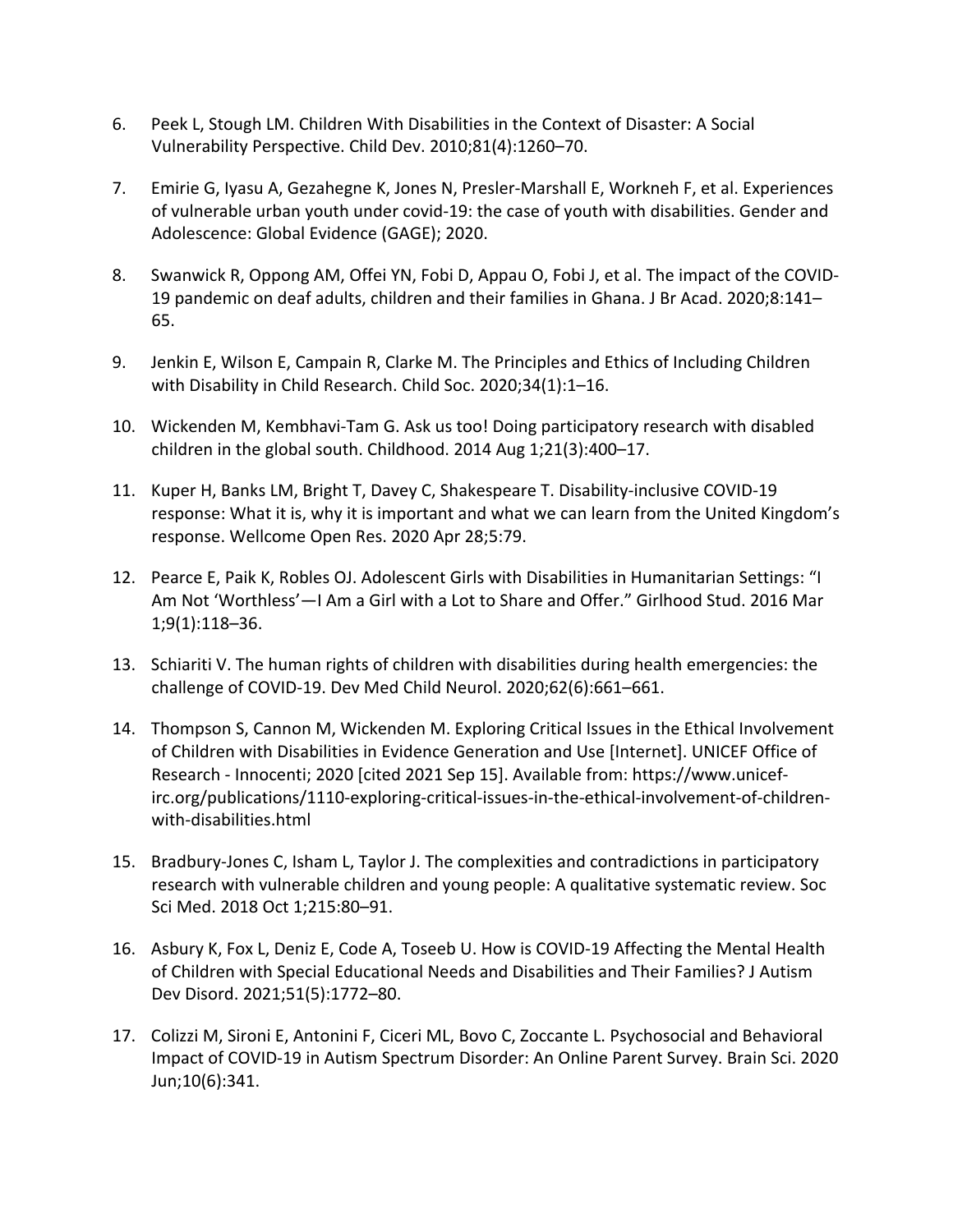- 18. Bennouna C, Mansourian H, Stark L. Ethical considerations for children's participation in data collection activities during humanitarian emergencies: A Delphi review. Confl Health. 2017 Mar 27;11(1):5.
- 19. Strachan AL. Remote research and disability inclusion during the pandemic [Internet]. Institute of Development Studies. 2021 [cited 2021 Sep 15]. Available from: https://www.ids.ac.uk/opinions/remote-research-and-disability-inclusion-during-thepandemic/
- 20. UCL. Participatory Action Research with Disabled Adolescents in Nepal (PARDAN) to develop methods and materials to understand their experience of COVID-19 [Internet]. Institute for Global Health. 2021 [cited 2021 Sep 15]. Available from: https://www.ucl.ac.uk/global-health/research/z-research/pardan

#### **Appendix 1 Search terms**

Children with disabilities AND COVID-19 in Nepal Children with disabilities AND disease outbreaks in Nepal Children with disabilities AND humanitarian emergencies in Nepal Children with disabilities AND natural disasters<sup>1</sup> in Nepal Children with disabilities AND conflict in Nepal Disabled children AND COVID-19 in Nepal Disabled children AND disease outbreaks in Nepal Disabled children AND humanitarian emergencies in Nepal Disabled children AND natural disasters in Nepal Disabled children AND conflict in Nepal

Children with disabilities AND COVID-19 in low- and middle-income countries Children with disabilities AND disease outbreaks in low- and middle-income countries Children with disabilities AND humanitarian emergencies in low- and middle-income countries Children with disabilities AND natural disasters in low- and middle-income countries Children with disabilities AND conflict in low- and middle-income countries Disabled children AND COVID-19 in low- and middle-income countries Disabled children AND disease outbreaks in low- and middle-income countries Disabled children AND humanitarian emergencies in low- and middle-income countries Disabled children AND natural disasters in low- and middle-income countries Disabled children AND conflict in low- and middle-income countries

Children with disabilities AND COVID-19 Children with disabilities AND disease outbreaks Children with disabilities AND humanitarian emergencies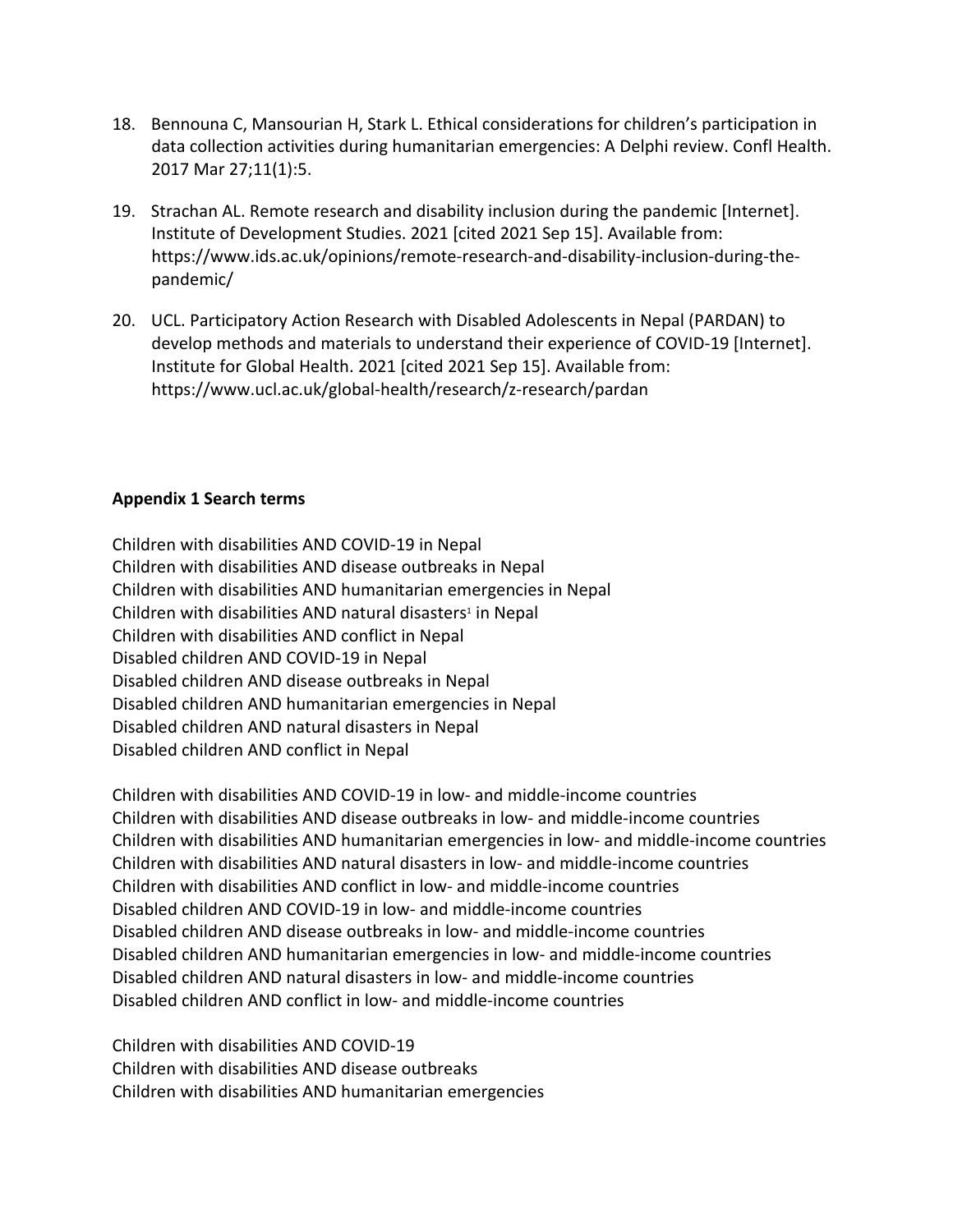Children with disabilities AND natural disasters Children with disabilities AND conflict Disabled children AND COVID-19 Disabled children AND disease outbreaks Disabled children AND humanitarian emergencies Disabled children AND natural disasters Disabled children AND conflict

Youth with disabilities AND COVID-19 in Nepal Youth with disabilities AND disease outbreaks in Nepal Youth with disabilities AND humanitarian emergencies in Nepal Youth with disabilities AND natural disasters in Nepal Youth with disabilities AND conflict in Nepal Disabled youth AND COVID-19 in Nepal Disabled youth AND disease outbreaks in Nepal Disabled youth AND humanitarian emergencies in Nepal Disabled youth AND natural disasters in Nepal Disabled youth AND conflict in Nepal

Teen\* with disabilities AND COVID-19 in Nepal Teen\* with disabilities AND disease outbreaks in Nepal Teen\* with disabilities AND humanitarian emergencies in Nepal Teen\* with disabilities AND natural disasters in Nepal Teen\* with disabilities AND conflict in Nepal Disabled teen\* AND COVID-19 in Nepal Disabled teen\* AND disease outbreaks in Nepal Disabled teen\* AND humanitarian emergencies in Nepal Disabled teen\* AND natural disasters in Nepal Disabled teen\* AND conflict in Nepal

Youth with disabilities AND COVID-19 in low- and middle-income countries Youth with disabilities AND disease outbreaks in low- and middle-income countries Youth with disabilities AND humanitarian emergencies in low- and middle-income countries Youth with disabilities AND natural disasters in low- and middle-income countries Youth with disabilities AND conflict in low- and middle-income countries Disabled youth AND COVID-19 in low- and middle-income countries Disabled youth AND disease outbreaks in low- and middle-income countries Disabled youth AND humanitarian emergencies in low- and middle-income countries Disabled youth AND natural disasters in low- and middle-income countries Disabled youth AND conflict in low- and middle-income countries

Teen\* with disabilities AND COVID-19 in low- and middle-income countries Teen\* with disabilities AND disease outbreaks in low- and middle-income countries Teen\* with disabilities AND humanitarian emergencies in low- and middle-income countries